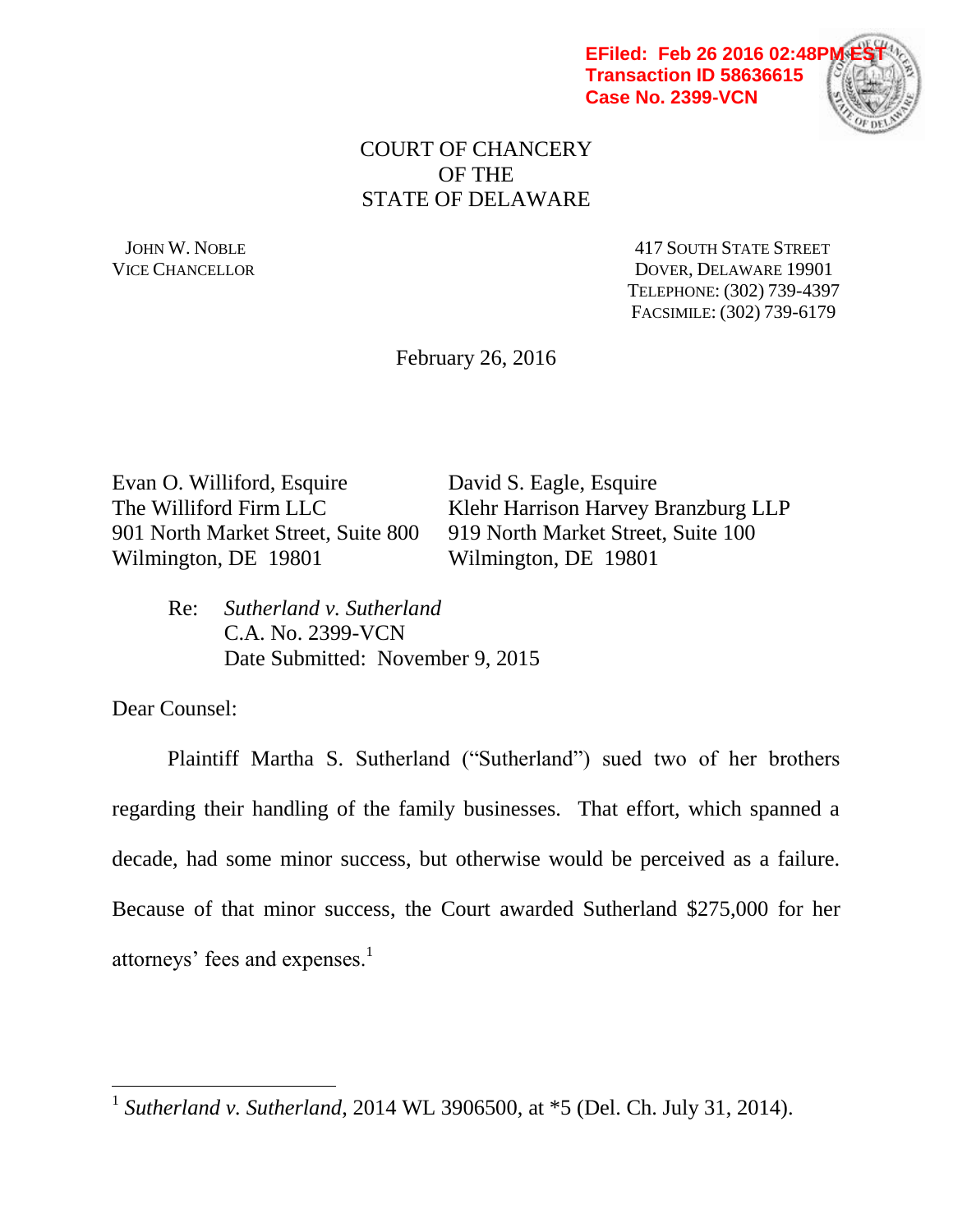$\overline{a}$ 

When her efforts began in 2004, she was represented by Intervenor Katten Muchin Rosenman LLP ("Katten"). One of her lawyers there, Stewart Kusper, Esq. ("Kusper"), left the firm in the spring of 2011 and continued to represent her. In April 2011, Katten transferred Sutherland's files to Kusper's new firm.<sup>2</sup> From then on, Katten performed no (or substantially no) services for Sutherland. All of the benefits achieved by Sutherland were accomplished while Katten was representing her.

Katten had billed Sutherland regularly for its services. She paid approximately \$2.7 million out of approximately \$3.5 million in total billings from Katten, and still owes  $$766,166.75$ <sup>3</sup> Katten intervened in this action to assert an attorney's charging lien against the fees awarded by the Court. Sutherland claims entitlement to those fees.<sup>4</sup>

 $<sup>2</sup>$  Aff. of Bonita L. Stone in Supp. of Intervenor Katten Muchin Rosenman LLP's</sup> Mot. for Summ. J. ("Stone Aff.") ¶ 9; *id.* Ex. F.

<sup>&</sup>lt;sup>3</sup> Stone Aff.  $\P\P$  4–6; *id.* Ex. D. These fees are based on Katten's services regarding Sutherland's litigation in Delaware. They do not include work done on companion litigation elsewhere.

 $4$  Neither Kusper nor his new firm(s) has joined in this conflict. Thus, there is no debate about priority of (or allocation between) competing charging liens.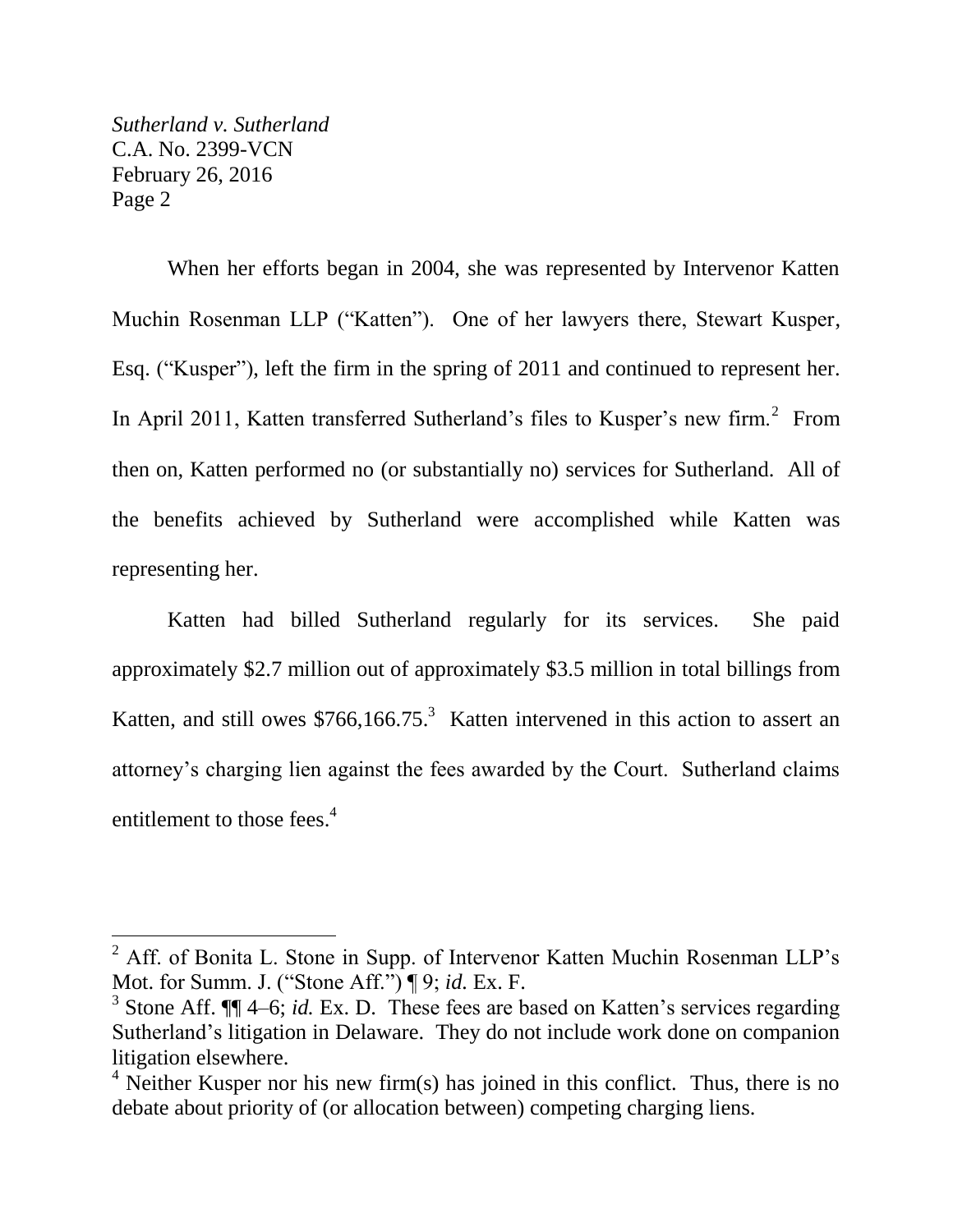$\overline{a}$ 

Katten has moved for summary judgment on its right to an attorney's charging lien which would cover all of the Court's fee award.<sup>5</sup>

In March 2004, Sutherland initiated an effort under 8 *Del. C.* § 220 to inspect the books and records of the family businesses. At that time, Sutherland and Katten may have entered into a written fee agreement that cannot now be found.<sup>6</sup> Whether there was a written agreement, however, is not determinative because of the duration of the Katten-Sutherland attorney-client relationship, the regular monthly billings, and the significant sums that Sutherland paid over several years to Katten.<sup>7</sup>

In September 2006, Sutherland filed a derivative and double-derivative action against her brothers on behalf of the family businesses. That litigation was protracted. The Special Litigation Committee process was cumbersome, but

<sup>5</sup> Intervenor Katten Muchin Rosenman LLP's Mot. for Summ. J. on Its Verified Pet. for a Charging Lien. Katten has offered no other theory for attaching or placing a lien on the funds that are due Sutherland.

 $\overline{6}$  Katten insists that there was a written fee agreement. Sutherland denies (or at least cannot remember) its existence. Perhaps the passage of time or the transfer of files by Katten to Kusper's new firm would explain the loss of any written agreement.

 $\overline{7}$  It is, of course, desirable, appropriate, and sometimes necessary for lawyers and clients to memorialize in a written agreement their common understanding regarding the scope of representation and the fee arrangement.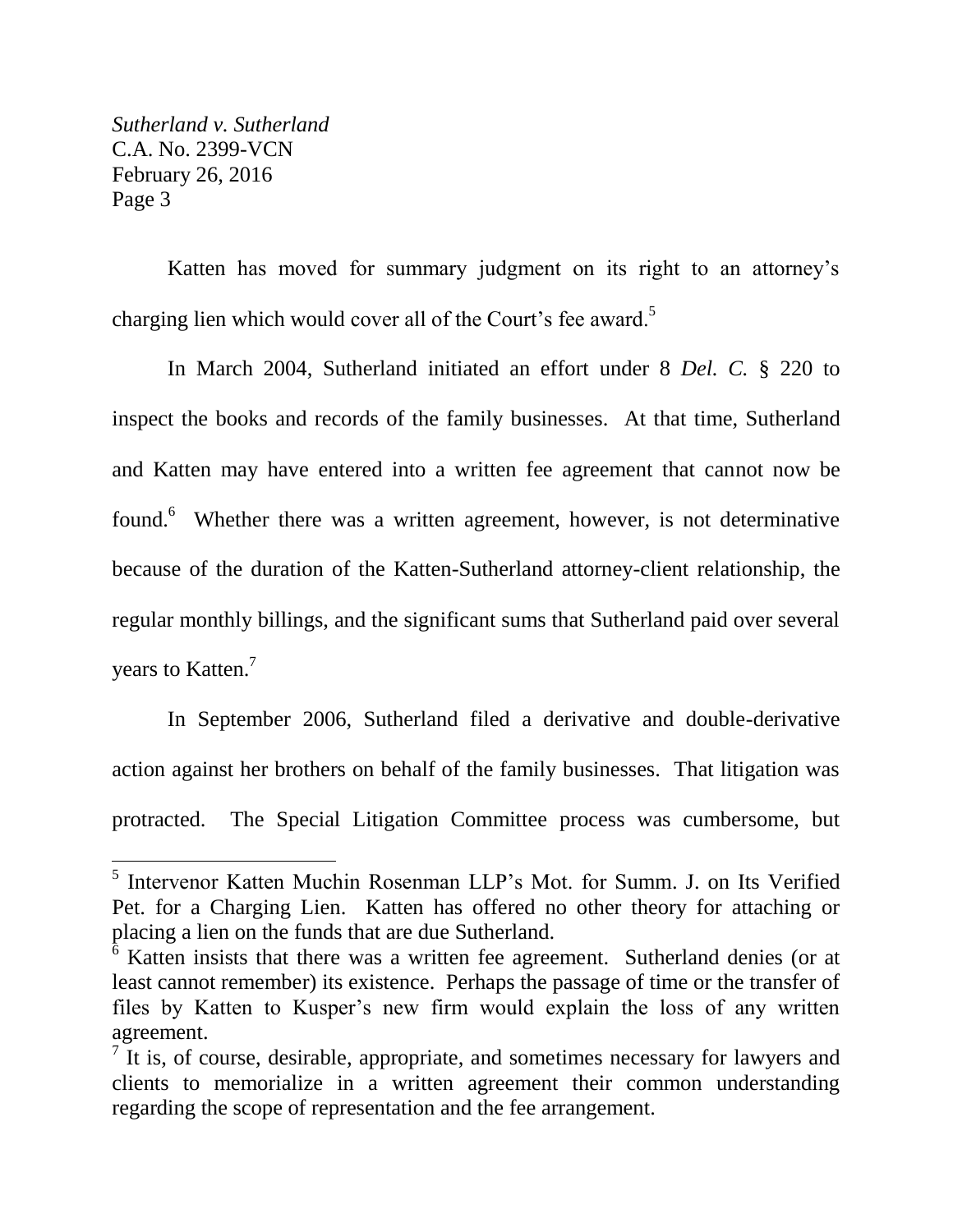Katten's (and Sutherland's) efforts resulted in eliminating the brothers' expectations of two-year's salary if terminated for cause and a modification (favorable to the family businesses) of provisions allowing the brothers to compete with the family businesses. These benefits were all achieved (adopted by the boards of the family companies) by 2007, years before Katten's departure. In 2010, the Court granted summary judgment against Sutherland on most of her claims. $8$  The remaining claim was tried in November 2012.<sup>9</sup>

In seeking an award of fees, Sutherland relied upon Katten's invoices which detailed its services performed for her and its expenses incurred in her behalf.<sup>10</sup> Indeed, in making an award of fees to Sutherland, the Court relied upon Katten's invoices as sponsored by Sutherland.<sup>11</sup>

 $\overline{a}$ 

<sup>8</sup> *Sutherland v. Sutherland*, 2010 WL 1838968 (Del. Ch. May 3, 2010).

<sup>9</sup> *Sutherland v. Sutherland*, 2013 WL 2362263, at \*1–4 (Del. Ch. May 30, 2013).

<sup>&</sup>lt;sup>10</sup> Kusper not only argued the fee application on behalf of Sutherland, but he had also been deeply involved in the work which Katten performed on her behalf while he practiced at Katten.

<sup>11</sup> *Sutherland*, 2014 WL 3906500, at \*1–2.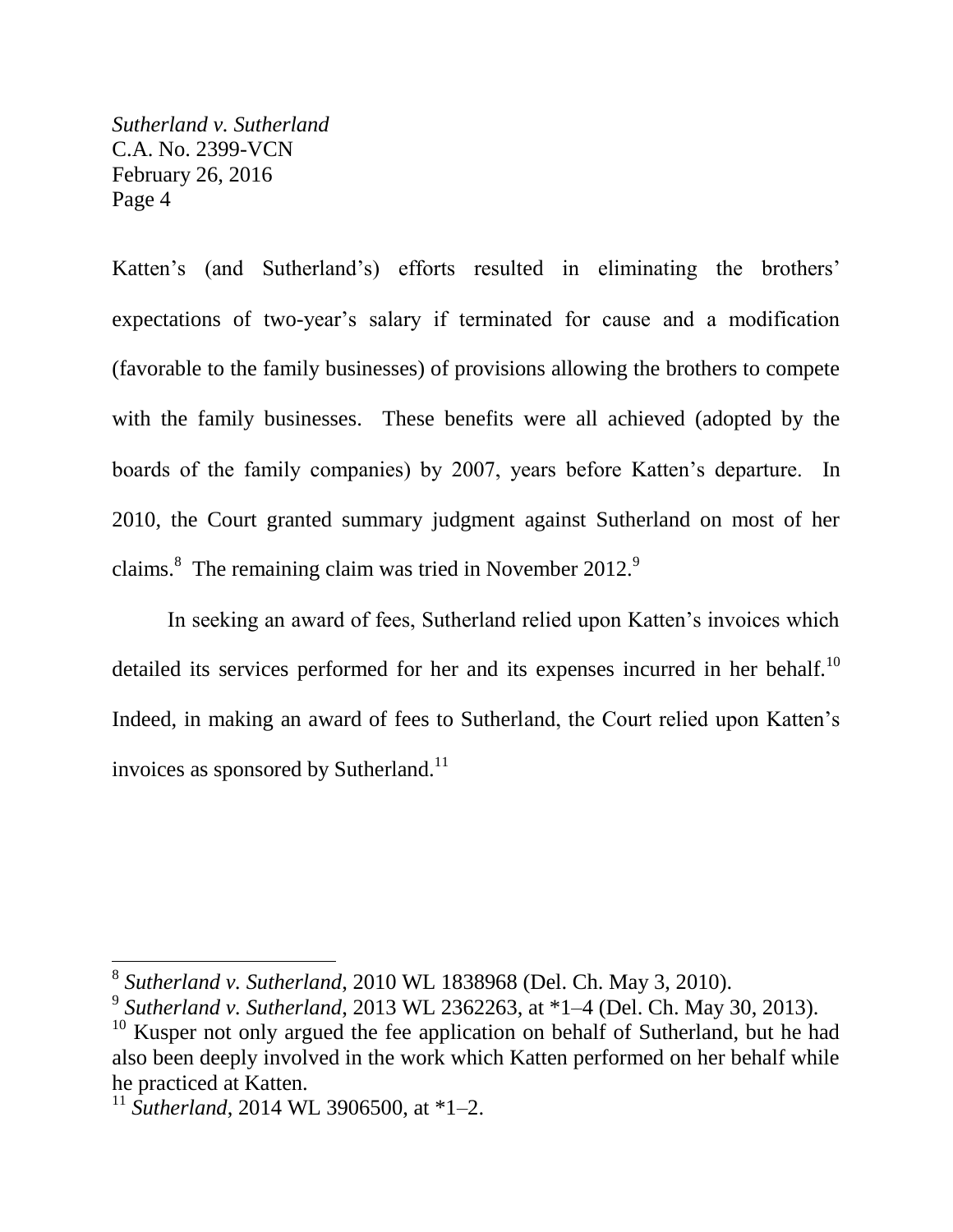$\overline{a}$ 

Summary judgment is appropriate if no material facts are in dispute and the moving party is entitled to judgment as a matter of law.<sup>12</sup>

An attorney's charging lien is not a novel concept. An attorney's charging lien is "the right of an attorney at law to recover compensation for his services from a fund recovered by his aid, and also the right to be protected by the court to the end that such recovery might be effected."<sup>13</sup> The theoretical basis for the lien is "that one should not be permitted to profit by the result of litigation without satisfying the demand of his attorney."<sup>14</sup> Delaware recognizes the attorney's charging lien in both courts of law and courts of equity. Although frequently

 $12$  Ct. Ch. R. 56. Sutherland has raised no questions of material fact as to Katten's contention that she owes the firm at least \$275,000, the amount of the fee award. There may have been disagreements between Katten and Sutherland, but Sutherland has not offered a factual basis for concluding that she was "overbilled" by an amount that would reduce the amount she owes below the fee award. *See* Aff. of Martha S. Sutherland in Opp'n to Intervenor Katten Muchin Rosenman LLP's Mot. for Summ. J. ¶¶ 2-5.

<sup>13</sup> *Doroshow, Pasquale, Krawitz & Bhaya v. Nanticoke Mem. Hosp., Inc.*, 36 A.3d 336, 340 (Del. 2012) (quoting 2 Edward Mark Thornton, *A Treatise on Attorneys at Law* § 578 (1914).

<sup>14</sup> *Id.* (quoting 2 Edward Mark Thornton, *A Treatise on Attorneys at Law* § 580 (1914).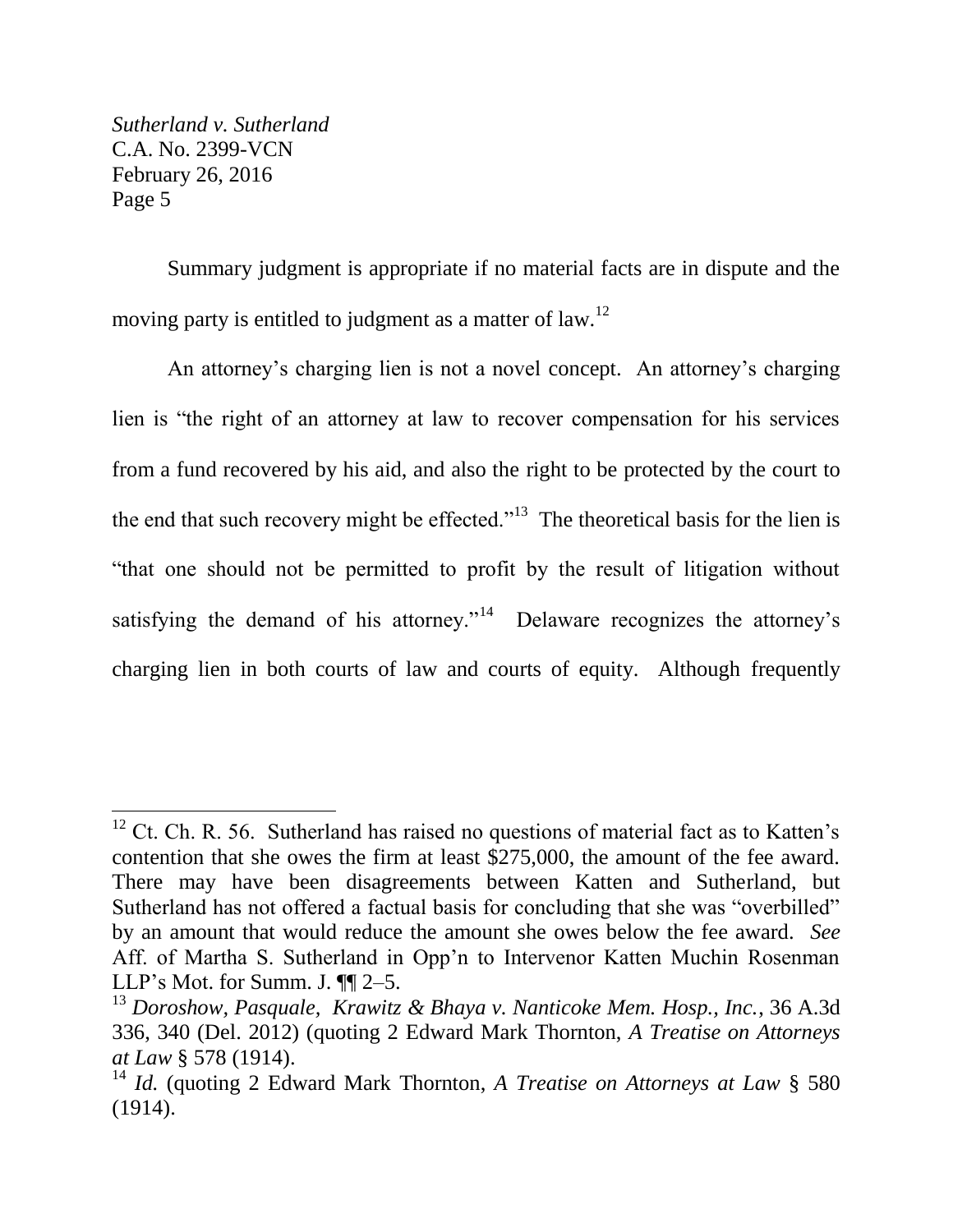$\overline{a}$ 

referred to as equitable remedy, the use of the word equitable in describing the lien has come "in the broad sense to mean 'fair"<sup>15</sup>

The fees and expenses for which Katten seeks a charging lien were incurred after 2008; that is, the fees and expenses were incurred after the derivative benefits for the family businesses upon which the Court's fee award was premised had been achieved.<sup>16</sup> Thus, the principal question is: may a lawyer obtain a charging lien upon a recovery by the (former) client based on the work done by the lawyer if the lawyer has already been paid for the work that led to that recovery? Stated differently, may a lawyer secure a charging lien for work done after the benefits supporting a fee award (in this instance, the derivative benefits accruing to the family businesses) were achieved if the lawyer's work which achieved the benefits has been paid for? $17$ 

<sup>15</sup> *Id.* at 341 (quoting *Polin v. Delmarva Poultry Corp.*, 188 A.2d 364, 366 (Del. Super. 1963)).

<sup>&</sup>lt;sup>16</sup> Sutherland paid Katten's fees until after the derivative benefits had been obtained.

 $17$  The scope of the dispute between Katten and Sutherland is not as expansive as it once might have been. For example, Sutherland does not contend that the arrangement with Katten was in her individual (and not as trustee) capacity; that the fee agreement might have had venue or arbitration provisions; or that Katten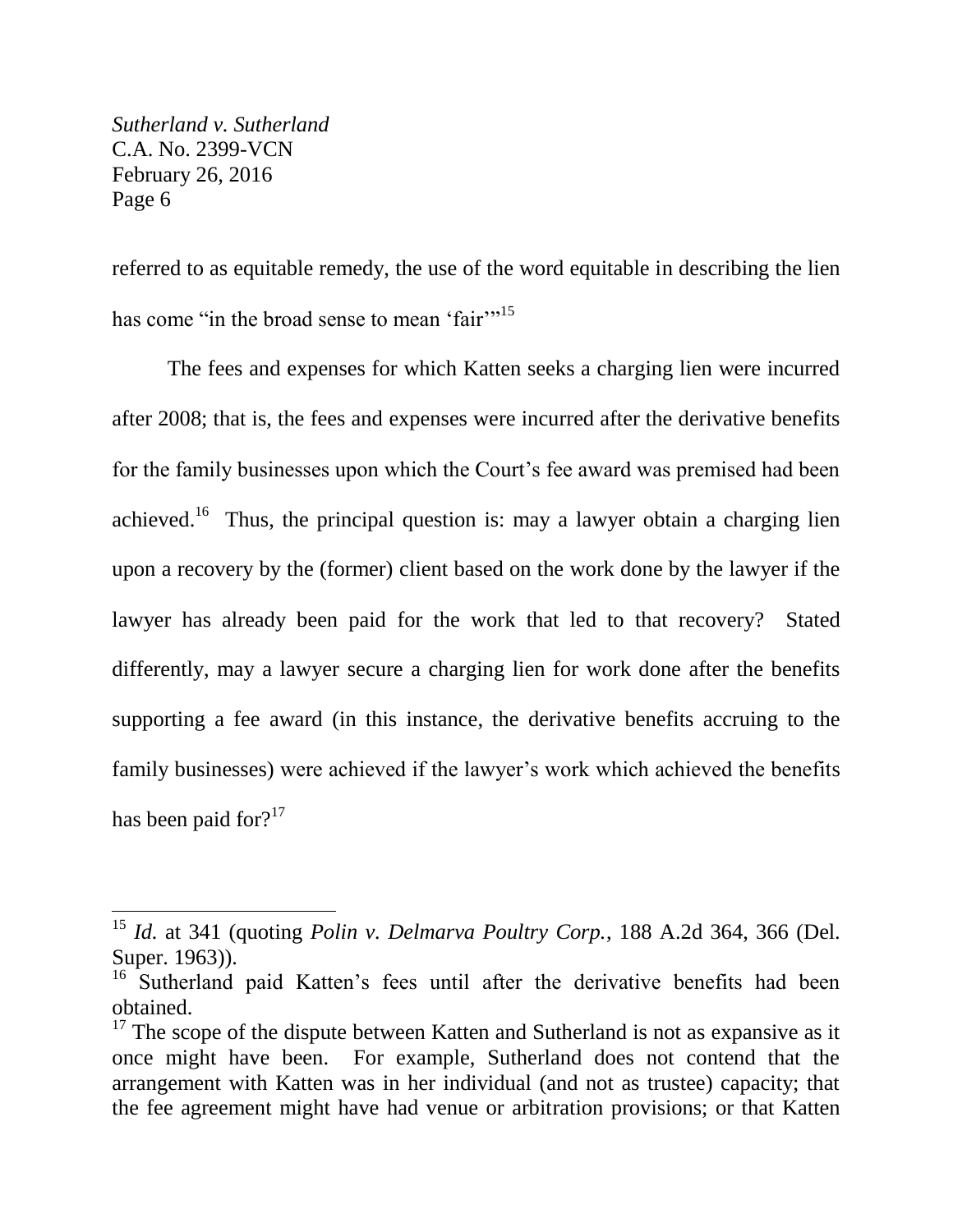The purpose of a charging lien is to make sure that the client does not avoid paying her lawyer for the benefits she obtained.<sup>18</sup> Katten has been paid in full for its invoices based on its work that provided both benefits to the family companies and the basis for the Court's fee award.<sup>19</sup> In essence, Katten seeks imposition of a charging lien for work which caused no benefit and has no connection to the recovery, other than having occurred in the same litigation. The Court in *Doroshow* recognized that because a law firm represented a client on a contingent fee basis, "the law firm had not been compensated before its work produced the funds."<sup>20</sup> Seeking a charging lien for work which produced no benefit when the law firm has already been paid for the work which produced the benefit (whether

 $\overline{a}$ 

had improperly allocated her fee payments between litigation in Delaware and elsewhere.

<sup>&</sup>lt;sup>18</sup> "[T]he rationale for an attorney's charging lien [is] that attorneys have a right to compensation for funds recovered by their efforts." *Doroshow*, 36 A.3d at 343.

 $19$  Frequently, allocation will be difficult because the recovery typically comes at the end of the litigation and linking any benefit to any specific effort would be imprecise.

<sup>20</sup> *Doroshow*, 36 A.3d at 342.